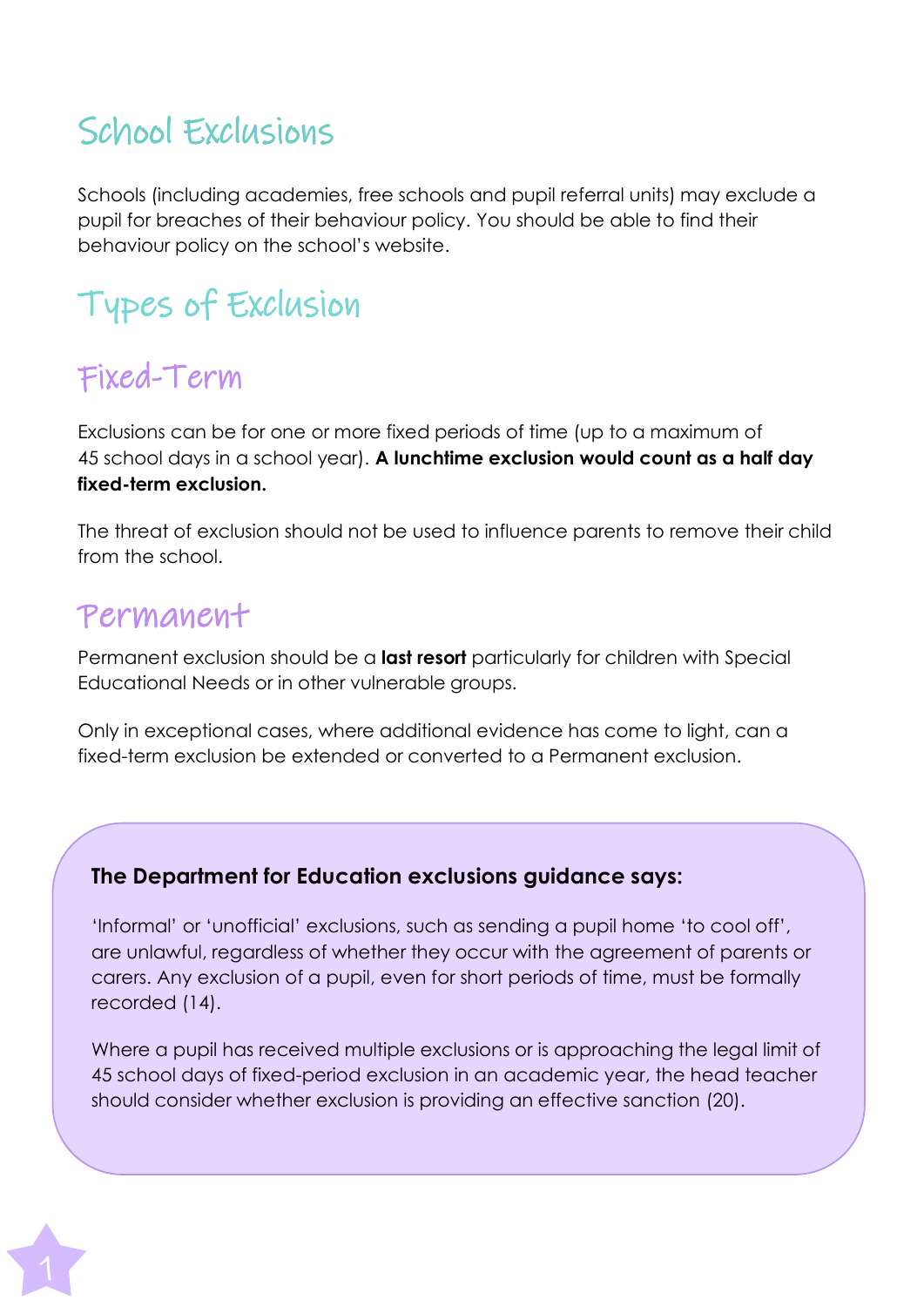#### **The Department for Education exclusions guidance says:**

A decision to exclude a pupil permanently should only be taken:

•In response to a serious breach or persistent breaches of the school's behaviour policy.

•Where allowing the pupil to remain in school would seriously harm the education or welfare of the pupil or others in the school.

•The head teacher should, as far as possible, avoid permanently excluding any pupil with an EHC plan or a 'looked after child.' (23)

## Who can exclude my child from school?

#### **The decision to exclude must only be taken by the head teacher.**

An exclusion can only be on disciplinary grounds, for example it would be unlawful to exclude a child simply because they have additional needs or a disability that the school feels it is unable to meet.

When considering exclusion, a head teacher must have regard to the **SEND Code of Practice and the Equality Act 2010** (part 6 of the Act relates to schools).

## What happens after by child has been excluded?

**The head teacher must write to you giving the reason for the exclusion**, how long it will last and explaining your right to make representations (raise questions and concerns about the exclusion) to the governing body. The letter should also include links to sources of impartial advice and information.

You will be advised that your child cannot be seen in a public place for the first five days of an exclusion. From day six suitable full-time education must be provided.

**The head teacher must immediately inform the governing body and the local authority of a permanent exclusion**; more than 15 days fixed-term exclusions in a term or where the exclusion results in your child missing an examination or national curriculum test.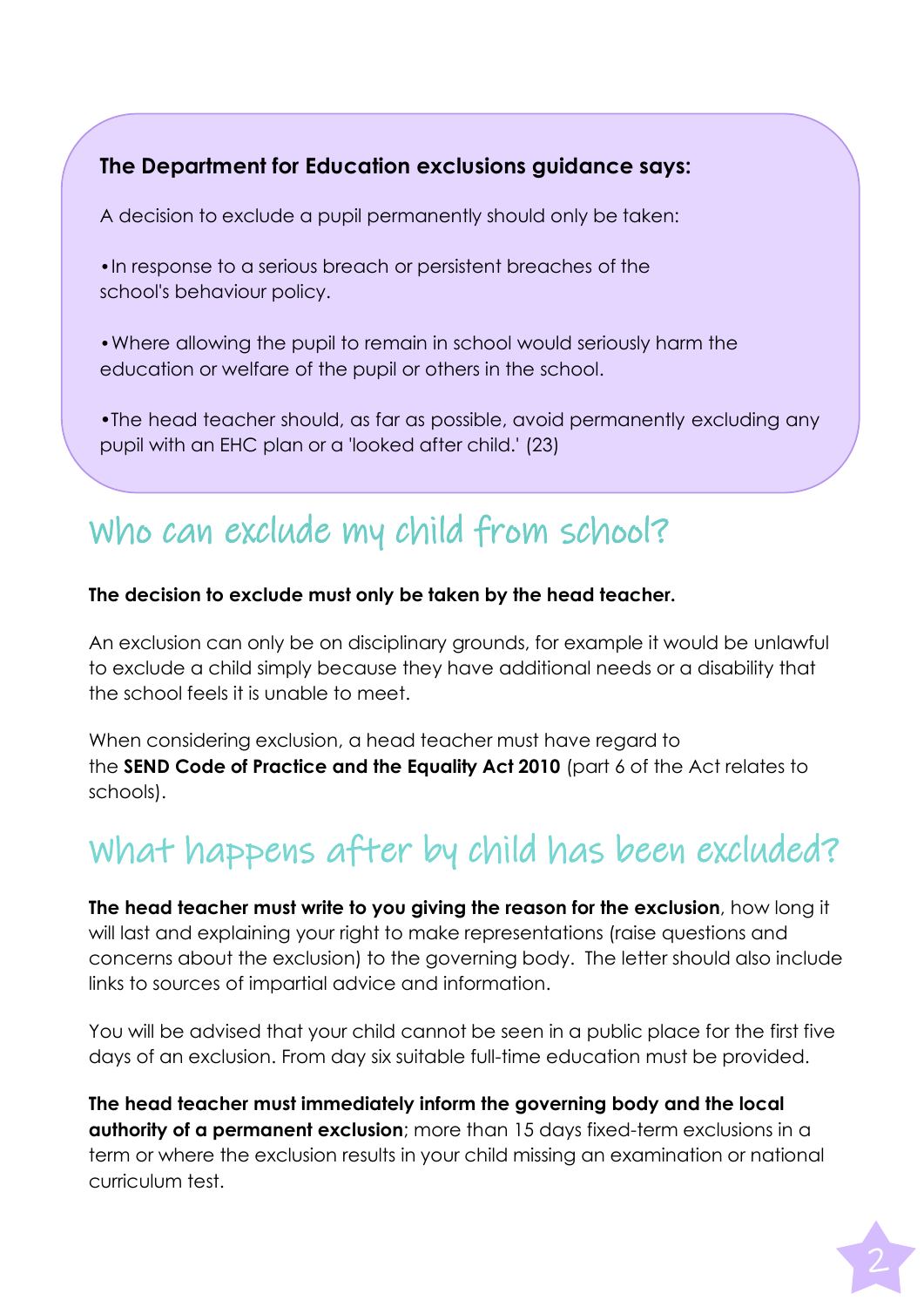- Where the governing body has a legal duty to consider the exclusion, you must be offered the opportunity to meet with them.
- Following a fixed-term exclusion usually a school will offer a re-integration meeting on the first day of your child's return. It is a good idea to attend this, even if you disagree with the exclusion.
- Following a permanent exclusion for a child with an EHC plan, the local authority must review the plan.

## What about my child's education?

#### **The Department for Education Exclusions Statutory guidance says:**

For a fixed-period exclusion of more than five school days, the governing board (or local authority in relation to a pupil excluded from a PRU) must arrange suitable full-time education for any pupil of compulsory school age. This provision must begin no later than the sixth school day of the exclusion. (45)

For permanent exclusions, the local authority must arrange suitable full-time education for the pupil to begin no later than the sixth school day of the exclusion (46)

Where it is not possible, or not appropriate, to arrange alternative provision during the first five school days of an exclusion, the school should take reasonable steps to set and mark work for the pupil. Work that is provided should be accessible and achievable by the pupil outside school. (51)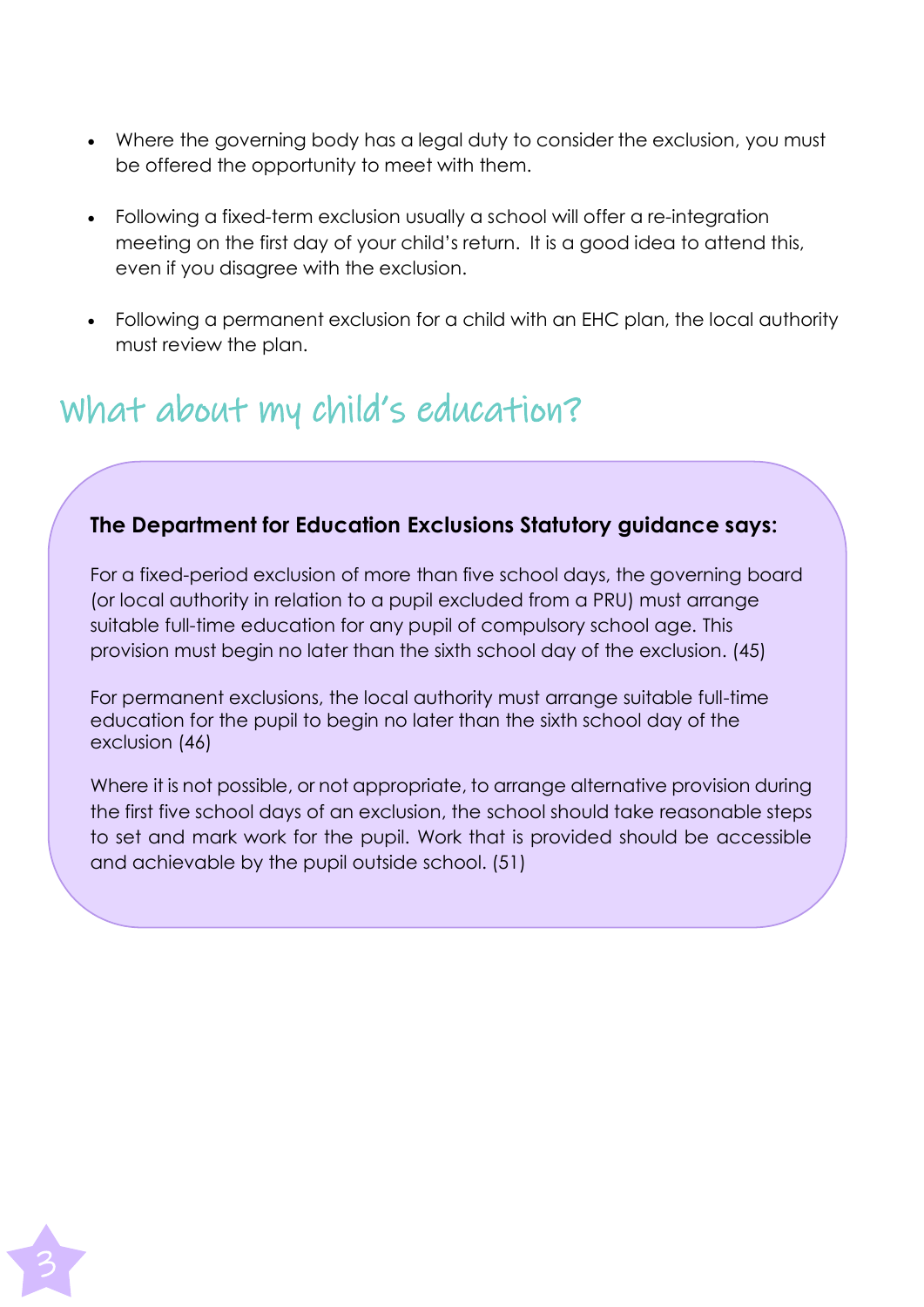# What if  $I$  disagree with an exclusion?

### Fixed-Term

The local authority has a duty to arrange suitable full-time education for children of compulsory school age from the sixth day of a permanent exclusion. The SEND case work officer at the local authority will be in contact with you.

If your child has a fixed term exclusion, ask the school to explain what arrangements will be made for your child to have access to schoolwork and have that work marked during the period of the exclusion.

### Permanent

Speak to the head teacher as soon as you are told about the exclusion, as this is not formally agreed until the governing body has considered.

When the governing body meets to consider the exclusion, this is your opportunity to ask any questions about how or why the decision was made.

If the governing body decide to 'uphold' the permanent exclusion and you disagree with them, following the meeting, you have a further opportunity to challenge this by requesting an Independent Review Panel (IRP). You should receive a letter from the governing body, which explains their decision and tells you about your right to request an IRP. You can read more about this on page 10 of this leaflet.

### Disability Discrimination

If you believe your child has been discriminated against because of their disability, you can make a formal complaint to the school or setting. The school's own website will have information about their complaints process.

You can also make a claim to the SEND Tribunal, within six months of the discrimination taking place. You can find out more about the process by looking at the government information: **[www.gov.uk/complain-about-school/disability-discrimination](http://www.gov.uk/complain-about-school/disability-discrimination)**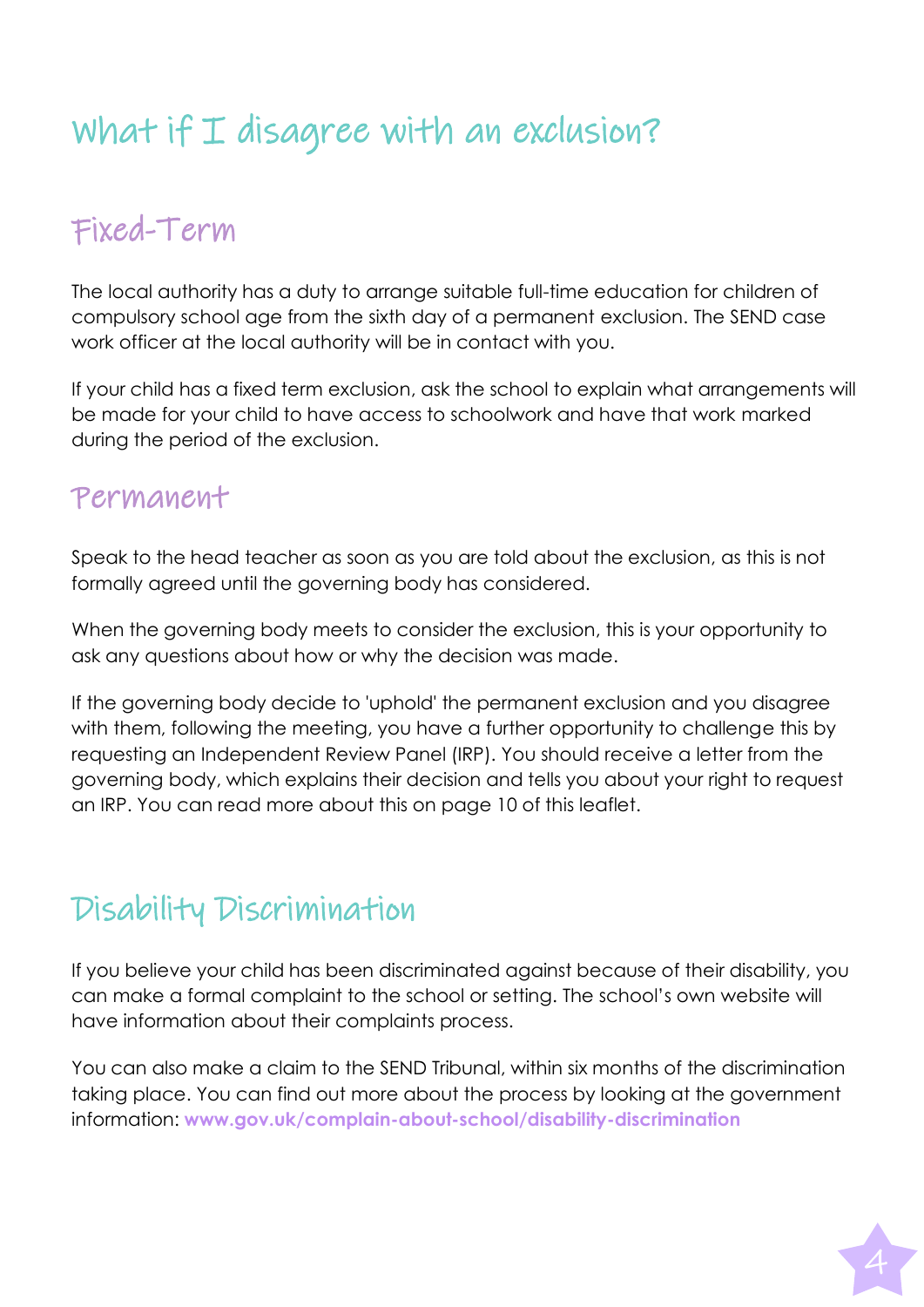#### **The SEND Code of Practice 2015 says:**

A disability under the Equality Act 2010 is defined as a 'physical or mental impairment which has a long-term and substantial adverse effect on their ability to carry out normal day-to-day activities'.

This definition provides a relatively low threshold and includes more children than many realise: 'long-term' is defined as 'a year or more' and 'substantial' is defined as 'more than minor or trivial'.

**The SEND Code of Practice 2015** summarises the Equality Act duty and says Nurseries, Schools and Colleges:

- must not directly or indirectly discriminate against, harass or victimise disabled children and young people
- must not discriminate for a reason arising in consequence of a child or young person's disability

# The Role of the Governing Body

#### **The governing body will be informed following:**

- Permanent exclusion
- Fixed-term exclusion which results in a child being excluded for more than five School days (or more than ten lunchtimes) in a term;
- Any exclusion which means a child misses a public examination or national curriculum test.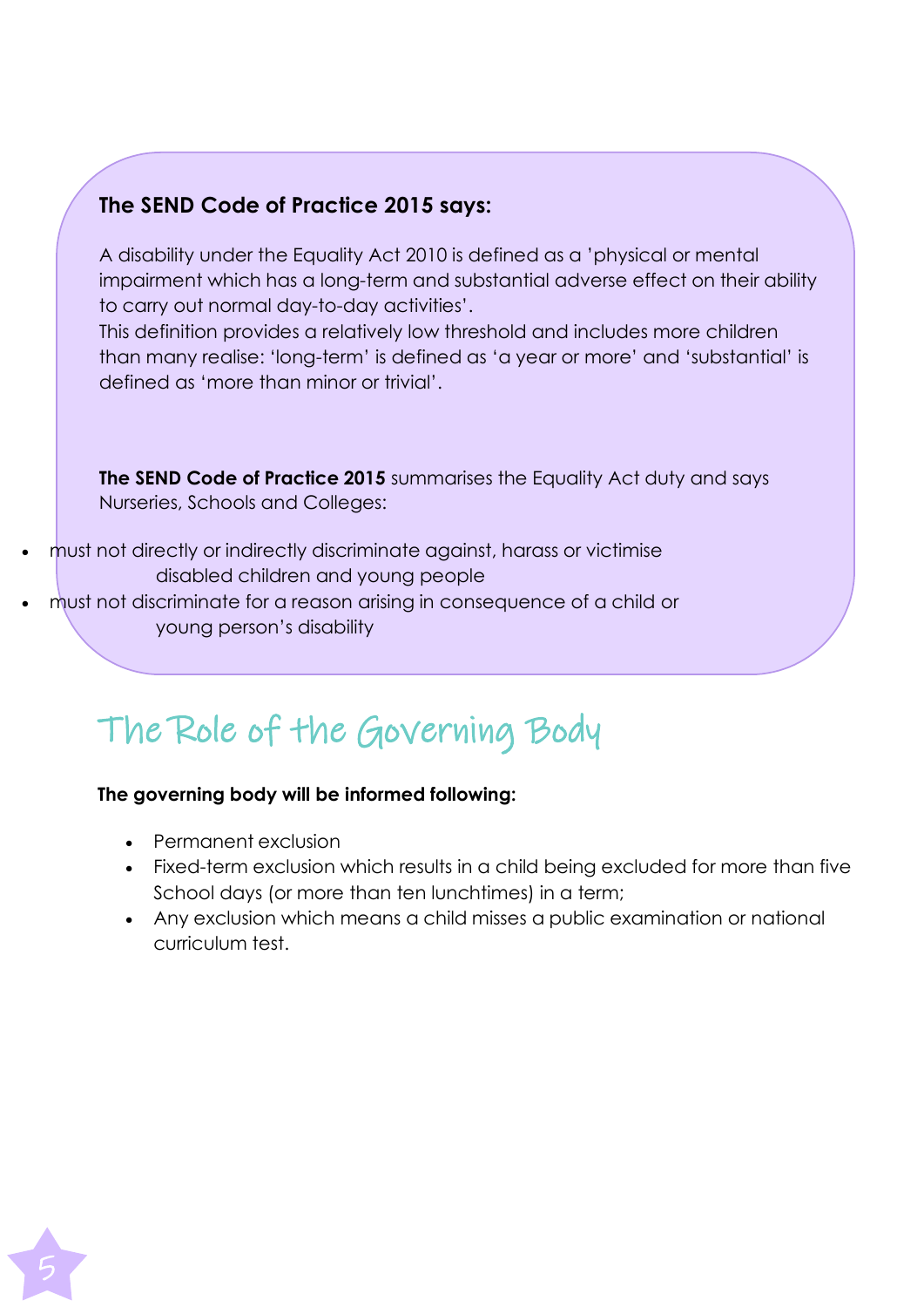**Exclusion Type Governing Body Duties Permanent** Must consider reinstatement within 15 school days of notice of exclusion **Fixed Term, where the total number of days excluded in a term is… 15 or over** Must consider reinstatement within 15 school days of notice exclusion. **More than 5 but less than 15** Parents can request the governing body considers reinstatement within 50 school days. **Less than 5** Must consider parents representations but no requirement to meet with parents or power to reinstate. Any exclusion which would result in a child missing public examination (e.g. GCSE) or national curriculum (e.g. Key Stage 2) test Must consider within 15 school days of exclusion and in addition take reasonable steps to consider the exclusion before the date of the exam or test. If this is not practical, the chair of governors may consider pupil's reinstatement alone.

**These duties vary depending on the length and the type of exclusion:**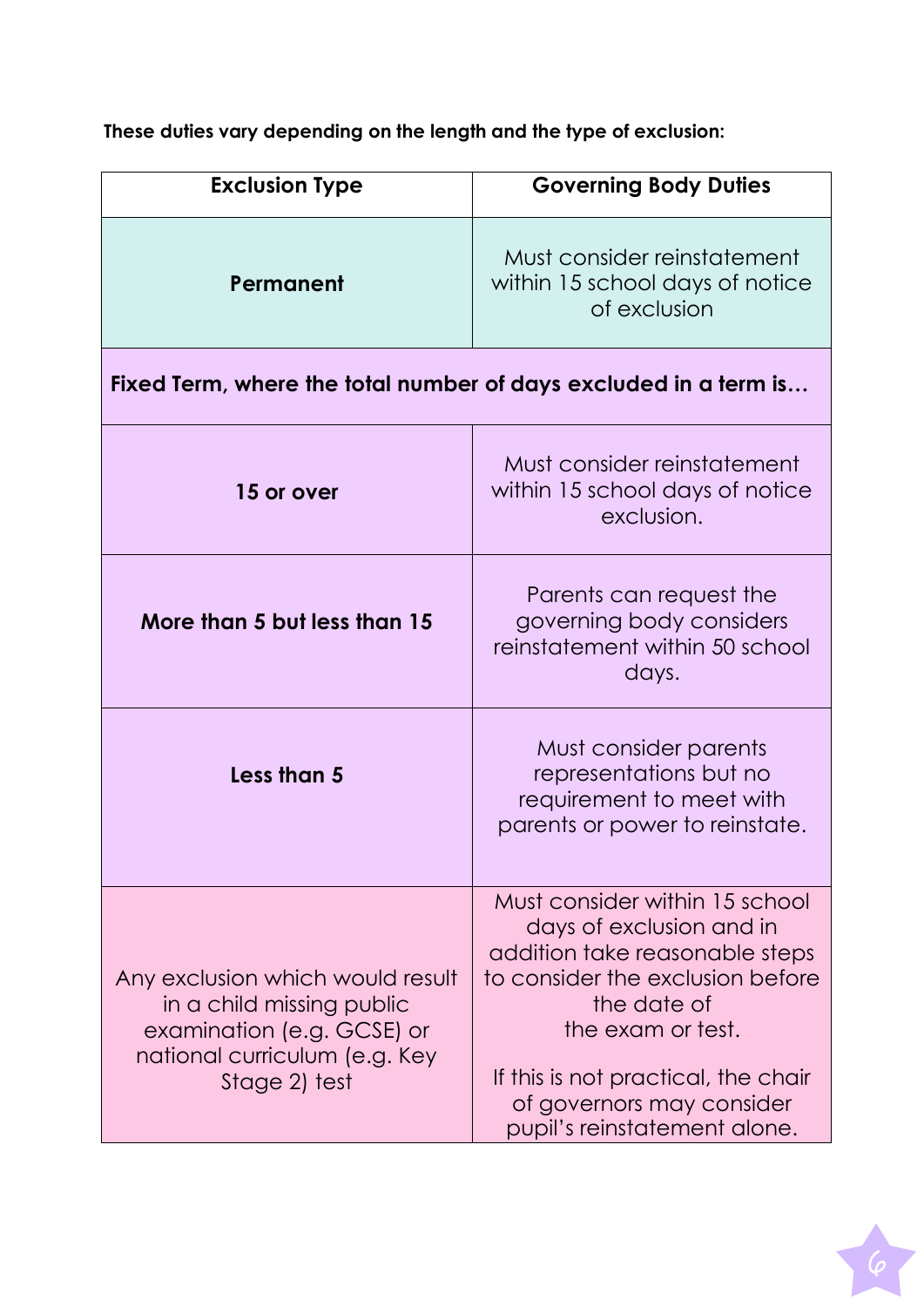# The Governing Body Arranges a Meeting

**The governing body must invite and make reasonable endeavors to arrange the meeting for a date and time which suits:**

- Parents;
- The head teacher; and

• A representative of the local authority (in the case of a local authority-maintained school or PRU).

For other school types you may request a representative from the local authority attend, but the governing body would have to consent to them making any representations (i.e. they may only be allowed to observe).

The governing body should identify the steps they will take to enable and encourage your child to attend the meeting to share their views, including letting them know they can take a friend along.

They must also make reasonable adjustments to support any disability you or your child has.

## The Meeting

You can ask to take a friend or representative along to the governor meeting with you, and you will get a list of who is attending with copies of written evidence and information at least 5 days in advance of the meeting.

You do not have to attend but the meeting is an opportunity to raise any concerns and ask any questions about both the events leading up to, and the decision to exclude. You can also discuss related information such as your child's SEN and the support they receive.

It is important to prepare your representations (questions & concerns) in advance of the meeting.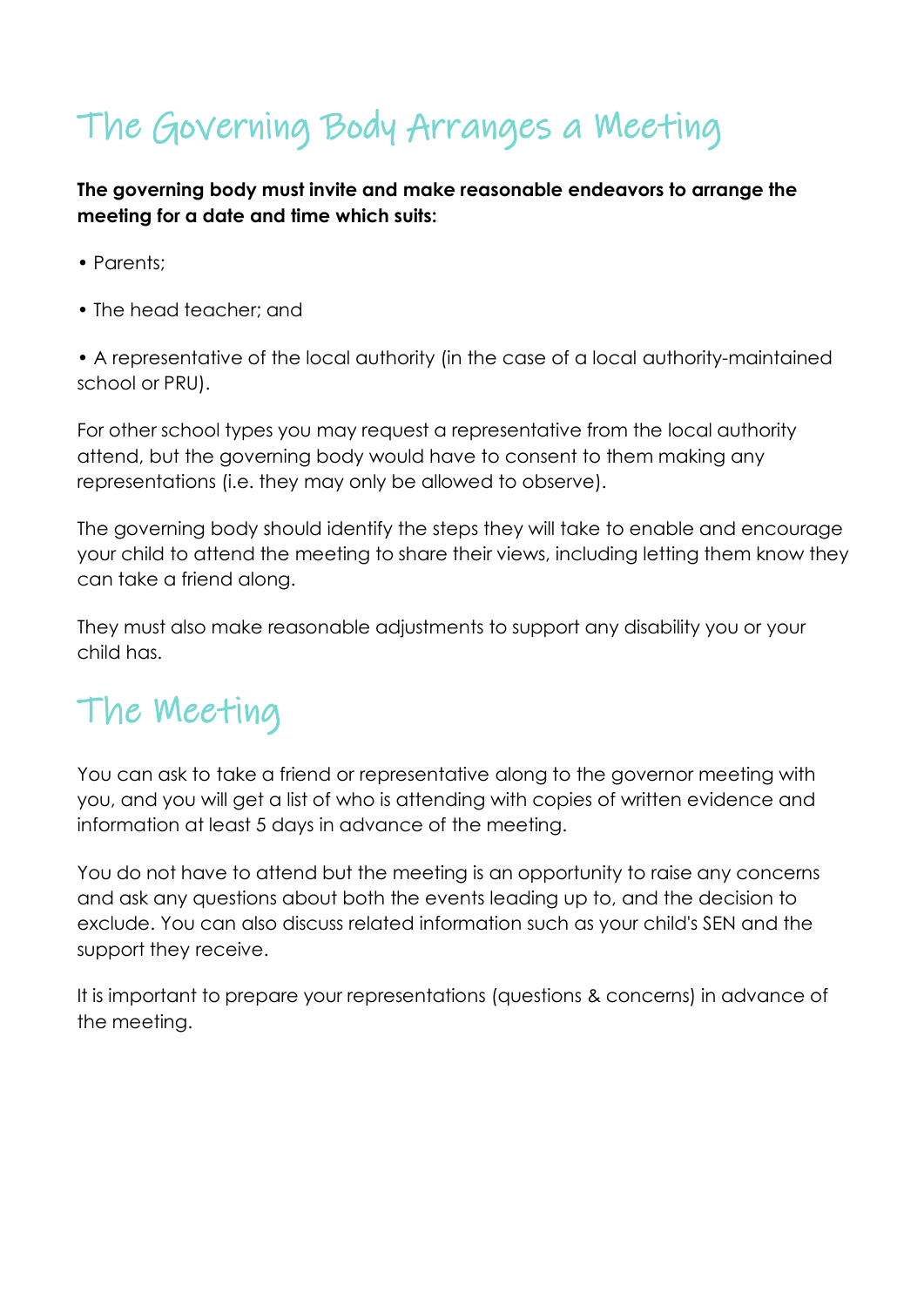## The Governing Body Decision

#### **Following the meeting the governing body will decide to:**

- Uphold an exclusion; or
- Direct reinstatement immediately or on a particular date.

Where reinstatement is not practical, or you make clear you do not want your child reinstated, the governing body must still consider whether the Head teacher's decision to exclude your child was justified based on the evidence.

The governing body must notify you, the head teacher and the Local Authority of its decision and the reasons for its decision, in writing and without delay.

In the case of a permanent exclusion, the governing body's notification must also include the following information:

- The fact that it is permanent:
- Your right to ask for the decision to be reviewed by an Independent Review Panel

### Independent Review Panel or IRP

#### **(Permanent Exclusion only)**

Where the governing body decides to 'uphold' a permanent exclusion and you disagree with the decision, you have a further opportunity to make your representations by requesting an Independent Review Panel (IRP).

Whether you decide to request an IRP will rest on the outcome you seek and how strongly you feel about the decision to uphold the permanent exclusion. It's important to do what's right for you and your child, you should not feel pressured by anyone.

#### **The IRP can decide to:**

- Uphold the exclusion decision;
- Recommend that the governing body reconsiders their decision; or
- Quash the decision and direct that the governing body considers the exclusion again.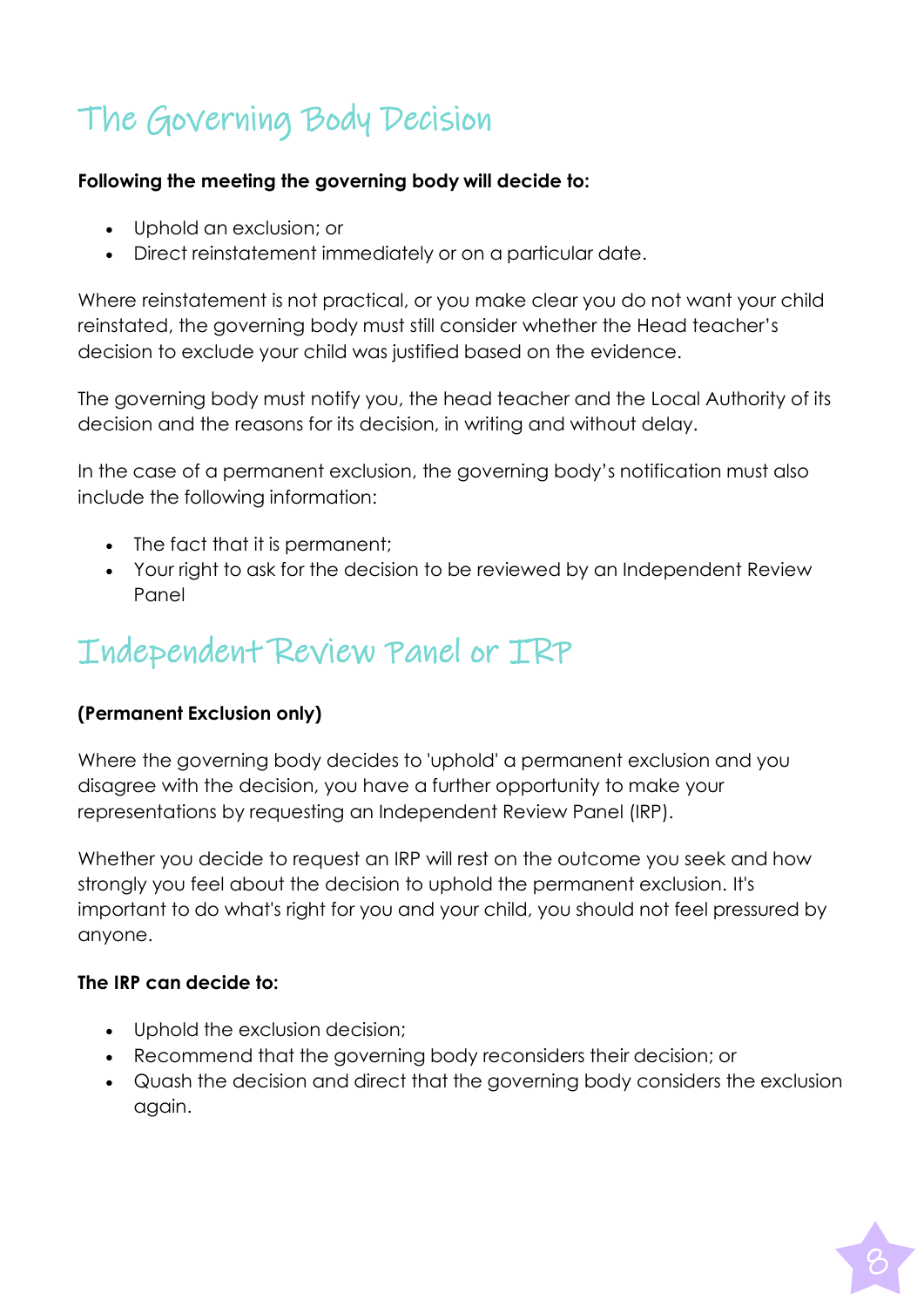You can request a SEN Expert to be present at the IRP. They should be a professional with first-hand experience of SEN in addition to an understanding of the legal requirements on schools in relation to SEN and disability. They must be impartial but can be employed by the local authority involved provided that they have had no previous involvement with assessment or support of your child.

The SEN expert's role does not include making an assessment of your child's special educational needs, their focus will be on whether the school's policies which relate to SEN, and how they were applied in relation to the exclusion, were lawful, reasonable and procedurally fair.

Where the school does not recognise your child as having SEN, the SEN expert should advise the panel on whether they believe the school acted in a legal, reasonable and procedurally fair way regarding the identification of any SEN that your child may potentially have, and any impact this may have had to the circumstances of the exclusion.

The IRP has no power to direct the governing body to reinstate your child or remove the exclusion from your child's school record.

The governing body may still reach the same decision when they reconsider.

The review panel may order that the school have £4,000 deducted from their budget (or for an academy order that they pay this to the local authority). This might happen where the governing body, if after a direction to 'quash' the exclusion, does not reinstate the pupil.

# Supporting Challenging Behaviour

Head teachers should consider what extra support might be needed to identify and address the needs of a child in order to reduce their risk of exclusion. Possible support options might include:

- **An Inclusion Service referral** a universal referral for alternative provision and tuition; specialist placements; outreach services; and for the **multi-agency assessment programme**
- Referral to a **health service.**
- Where a child is at risk of permanent exclusion, a **managed move** to another school.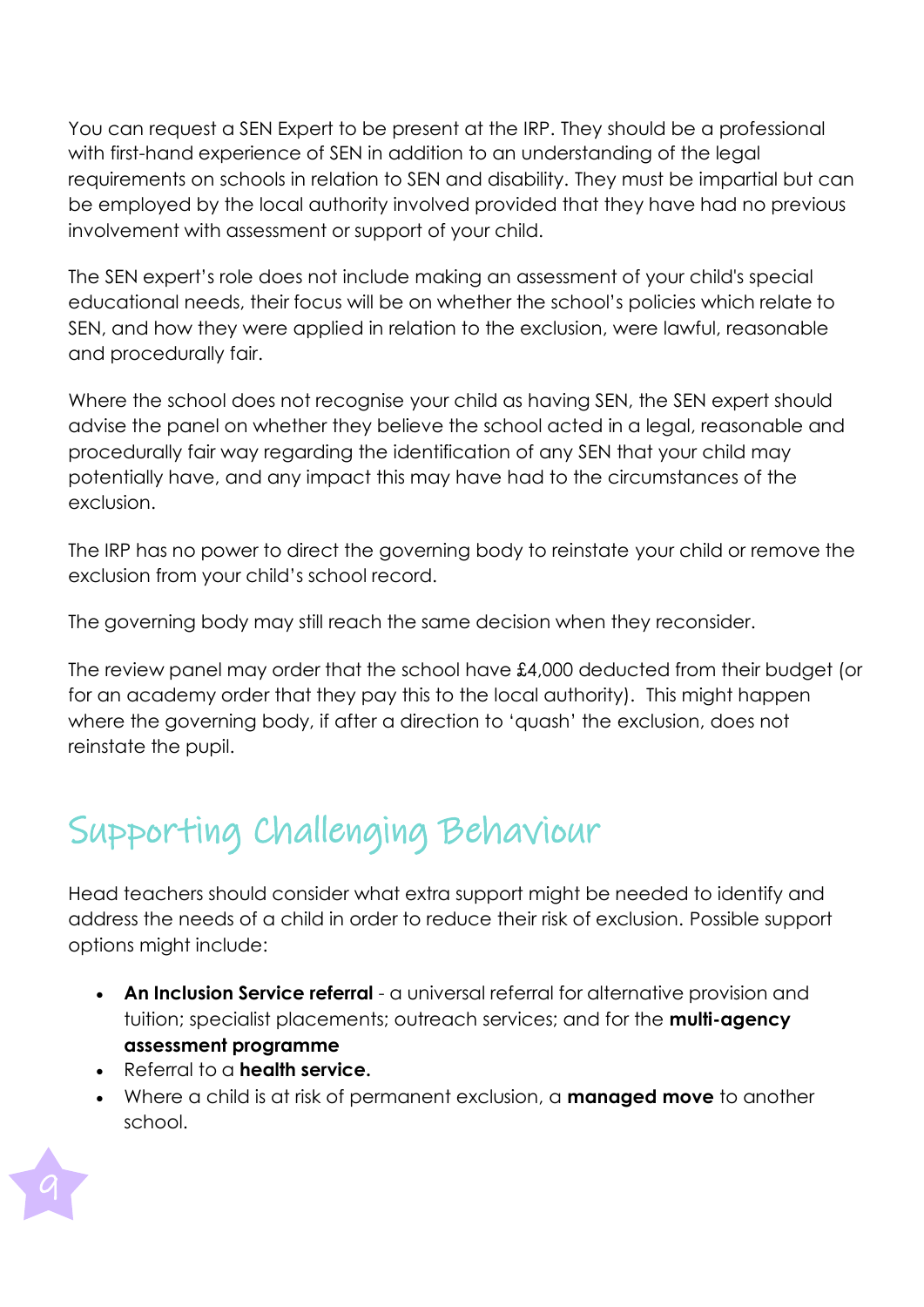- Where support options in school have been exhausted, **a request to the local authority to carry out an Education Health and Care Plan Needs Assessment (EHC)** (parents also have the right to make a request).
- Bringing forward the Annual Review, where an EHC plan is in place.

If your child's behaviour is becoming an issue at school, ask to meet with school staff as soon as possible to discuss options which will support your child and reduce the risk of exclusion.

## What can I do?

The most important thing is to listen to your child's views and worries and continue to work with school by sharing ideas and deciding next support steps. Some things to consider...

- **Ask your child** how they feel. What's working well? What are they finding difficult about lessons or school in general? Have they got any ideas about what could help them with their behaviour at school? Share this information with school, this is a good starting point.
- **Share any background information** with school, i.e. issues that might be affecting behaviour or underlying diagnoses.
- Discuss with school if you believe **your child needs help** in lessons, to manage their feelings or with friendships and relationships.
- **Look for patterns or triggers** for example, is there a particular lesson or time of the day where behaviour is problem?
- Strategies such as a **time-out card**, planned **lesson breaks** or short-term working in smaller break-out spaces can have a positive impact to behaviour.
- **Identifying key members of staff** and reassuring your child about who they can speak to with any worries can be helpful to reduce anxieties.
- **Create opportunities for praise** which are achievable finding a way to praise even the smallest of things can have a positive effect.
- Think about and discuss with school the behaviour targets set, breaking these down to **bite-sized achievable targets** (such as getting through a lesson without incident) can be a good way to manage. This could help to break the cycle of challenging behaviour.

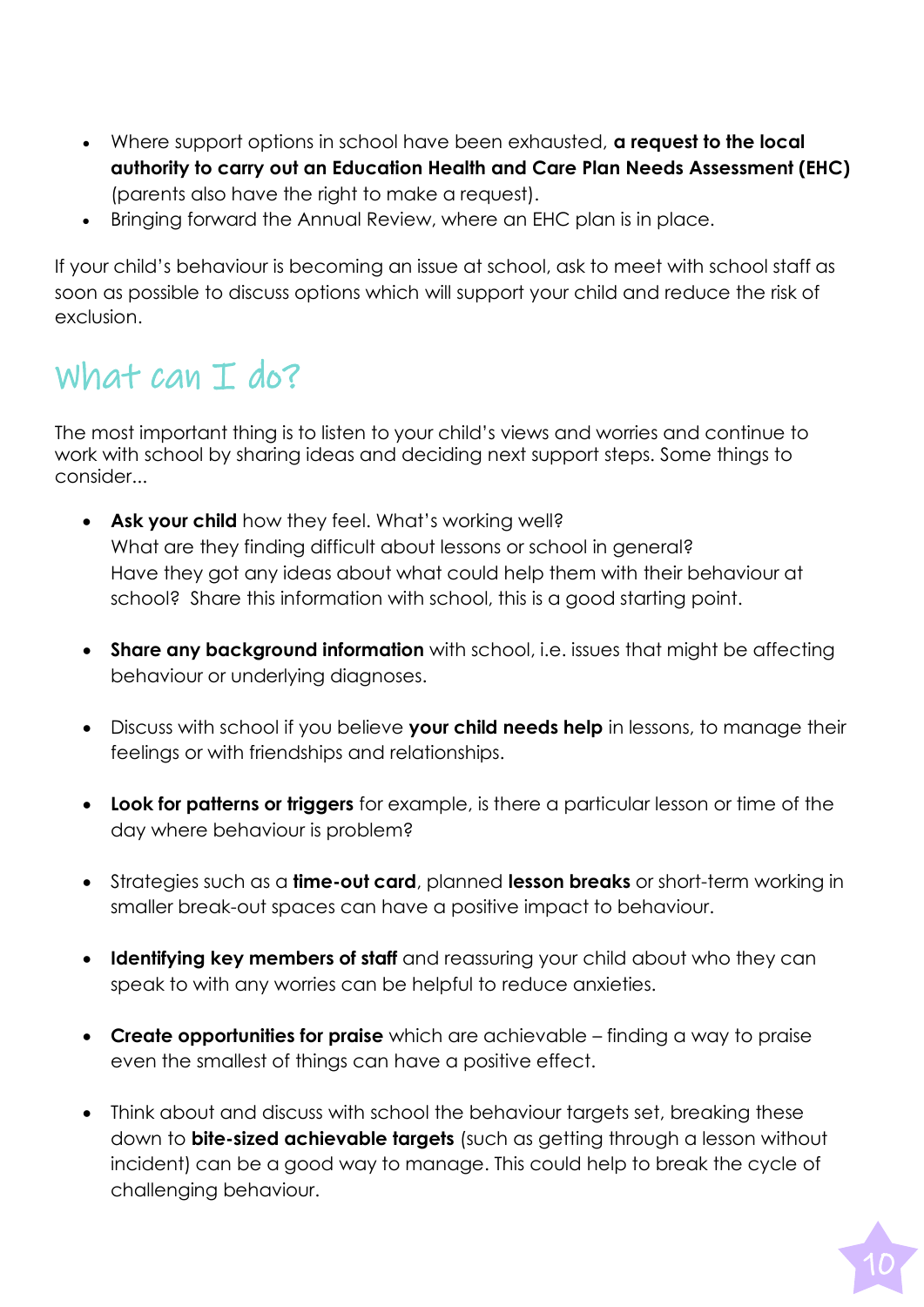- If there have been several fixed term exclusions and nothing is really changing, ask school about what else they can do, such as making referrals to other services.
- A reduced/part-time timetable for a short-term period can be effective where other options have been exhausted. It should only be put in place with parental consent. It should be reviewed regularly and be part of a plan which will ensure your child returns to a full-time education as soon as possible.
- If your child has an EHC plan request an early review. This is an opportunity to discuss whether your child's needs have altered and/or whether the support they are receiving needs to change. You can also request re-assessment of your child's needs if you believe they have changed significantly since the EHC plan was written.

## Other Circumstances

**Section 35 of the Children and Families Act 2014** says that schools and nurseries can only exclude a child from activities if:

- It is not reasonably practicable for them to be included;
- Being included would prevent them from receiving the support they need; or
- Being included would prevent the efficient education of other children or the efficient use of resources.

# What can I do if my child is being excluded from or disadvantaged by an activity?

#### **If you feel your child has been excluded or disadvantaged talk to their teacher or the SENCO, it can be helpful to request a meeting.**

Ahead of this conversation, have a look at the school's 'SEN Information Report' which will include information about how children in the school are enabled to take part in activities alongside children without SEN.

Explain how you feel your child is missing out or will not be having the same experience as their classmates, for example if you have been asked to accompany them on a trip.

Find out why or how the school reached their decision. It might be that you have some suggestions for how your child could be supported.

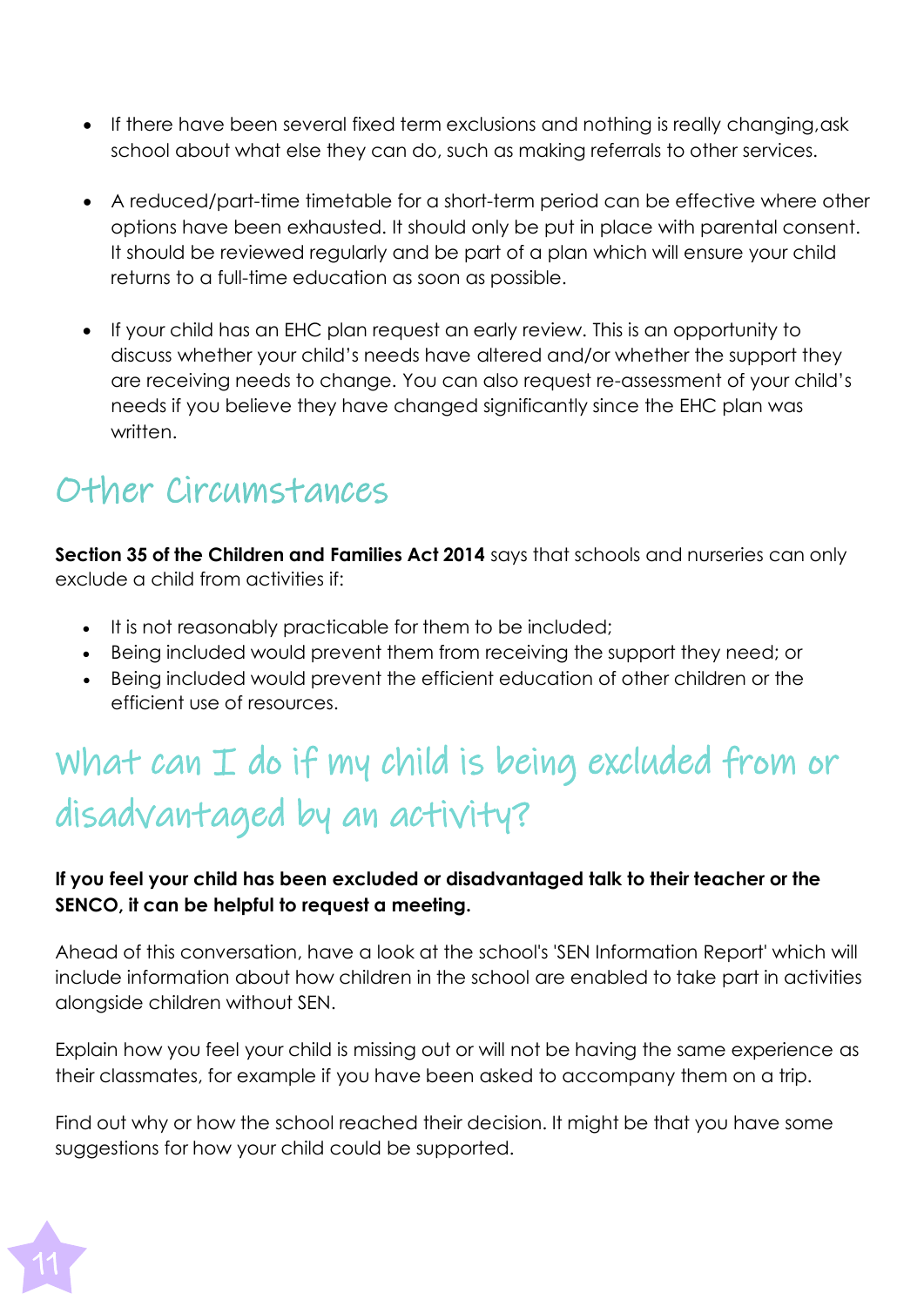#### **The SEND Code of Practice 2015 summarises the Equality Act duty and says Nurseries, Schools and Colleges:**

- Must not directly or indirectly discriminate against, harass or victimise disabled children and young people.
- Must not discriminate for a reason arising in consequence of a child or young person's disability.
- They must make reasonable adjustments, including the provision of auxiliary aids and services, to ensure that disabled children and young people are not at a substantial disadvantage compared with their peers.
- This duty is anticipatory it requires thought to be given in advance to what disabled children and young people might require and what adjustments might need to be made to prevent that disadvantage (xix, introduction)

If you are concerned your child has been substantially disadvantaged because of their disability, you could consider making a 'disability discrimination' claim to the SEND Tribunal. You would need to do this within six months of the discrimination taking place. You can find out more about the process by looking at the government information: **[www.gov.uk/complain-about-school/disability-discrimination](http://www.gov.uk/complain-about-school/disability-discrimination)**

# Reduced or Part-Time Timetable

**Children of compulsory school age have the right to a full-time education, and reduced timetables are unlawful** (unless following medical opinion that this would be in the child's best interests).

However, a reduced timetable can be an effective temporary measure to support some children with complex needs. This should only happen with parental agreement and involvement of appropriate services. A plan, which is regularly reviewed, should be in place to support a return to full- time education.

If you disagree with a proposed reduced timetable talk to school about whether there are other possible support options such as a referral to a specialist service for example.

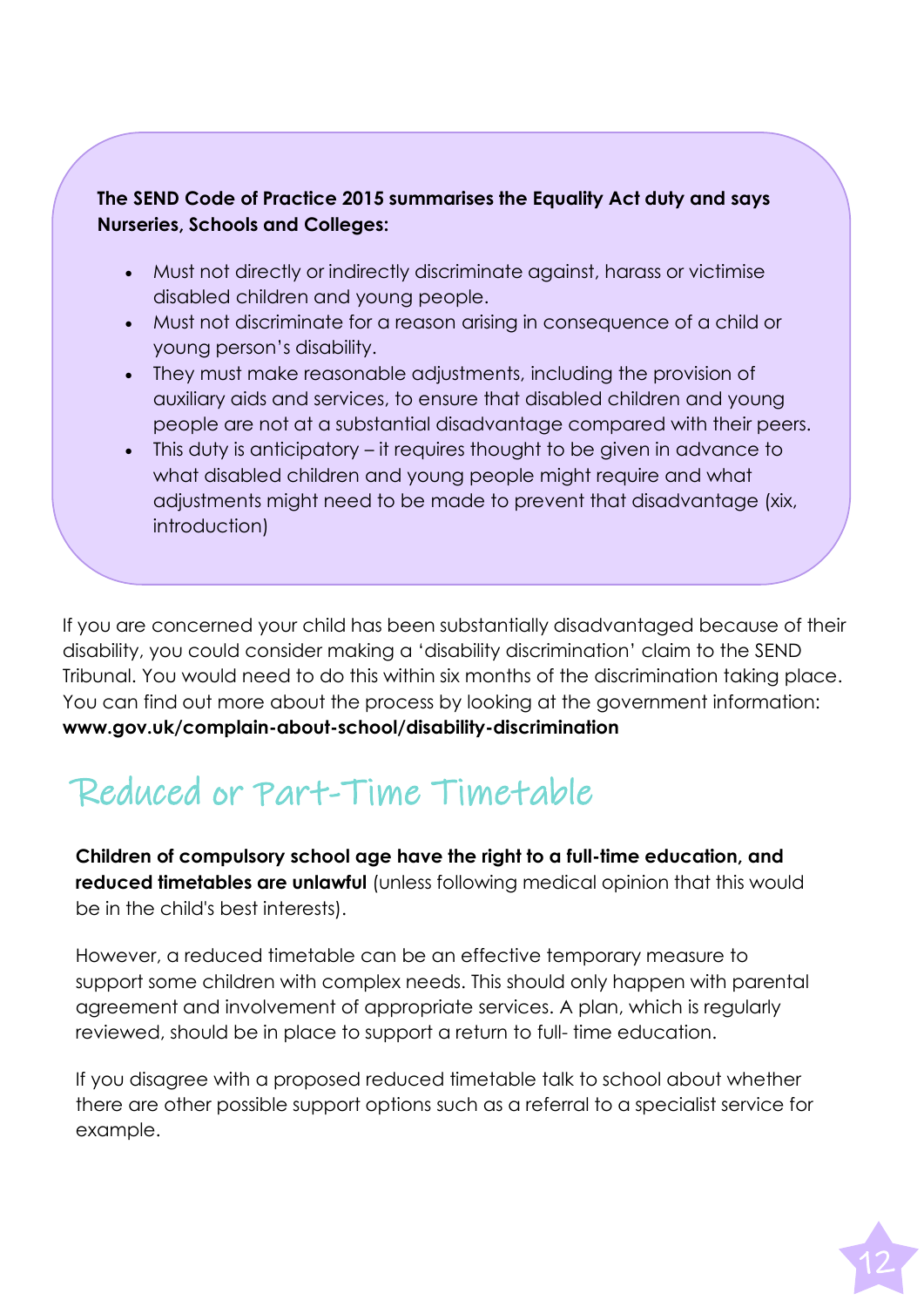## Where can I get more Information, Advice and Support?

You can read about exclusions in the SEND Code of Practice Chapter 11

**SENDIASS** can give you:

- Information about **Exclusions**
- Advice and support during the process of exclusions
- Details of other organisations, support groups and services that may be of help
- Information, advice and support about your rights to make a complaint, seek independent disagreement resolution or mediation

### Further Information



**Information:** You may find it helpful to look at our other leaflets and information on our website, social media channels and through our workshops and courses. We have some downloadable resources. If you can't find the answers.



**Advice:** We provide unbiased information and advice about what the law says, the local authority's policies and procedures, and about the policy and practice in local schools or other settings. We do not take sides or tell you what to do, we will help you get the information you need to make your **own choices**.



**Support:** We can help you by **listening** to your views and concerns, whilst working with you to explore your options. We can help you with preparation for meetings, with letters, forms and reports and support you to have the confidence to **express your views**.